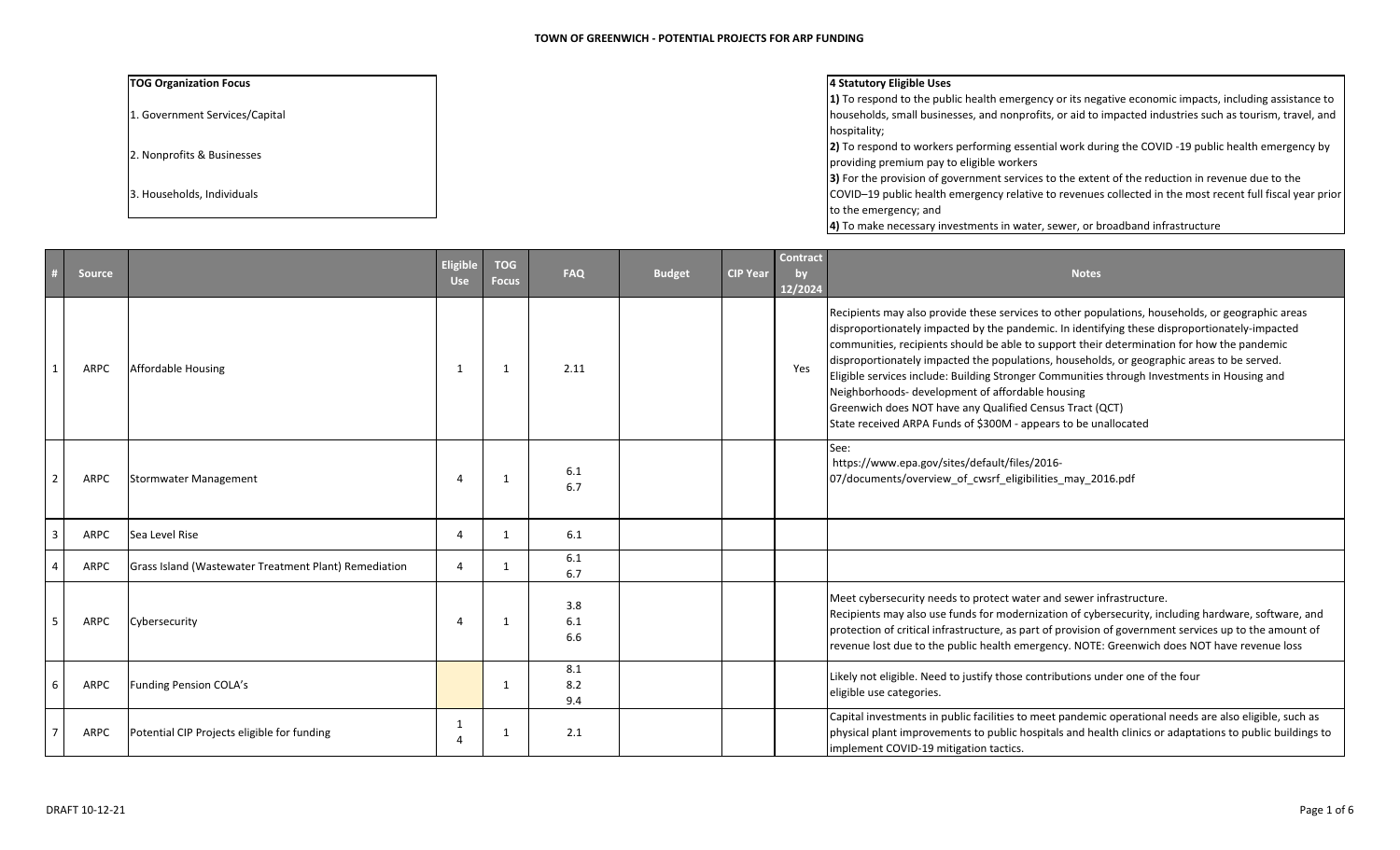## **TOWN OF GREENWICH ‐ POTENTIAL PROJECTS FOR ARP FUNDING**

|                 | <b>Source</b> |                                                                                                          | <b>Eligible</b><br><b>Use</b> | <b>TOG</b><br><b>Focus</b> | <b>FAQ</b>          | <b>Budget</b> |           | <b>CIP Year</b> | <b>Contract</b><br>by<br>12/2024 | <b>Notes</b>                                                                                                                                                                                                                                                                                                                                                                                                                                      |
|-----------------|---------------|----------------------------------------------------------------------------------------------------------|-------------------------------|----------------------------|---------------------|---------------|-----------|-----------------|----------------------------------|---------------------------------------------------------------------------------------------------------------------------------------------------------------------------------------------------------------------------------------------------------------------------------------------------------------------------------------------------------------------------------------------------------------------------------------------------|
| 8               | ARPC          | Direct Support for Impacted Residents and/or Businesses                                                  | $\mathbf{1}$                  | $\overline{3}$             | 2.5<br>2.16<br>2.17 |               |           |                 |                                  |                                                                                                                                                                                                                                                                                                                                                                                                                                                   |
| 9               | ARPC          | Non-Profit Organizations impacted by the COVID Pandemic                                                  | 1                             | 2                          | 1.8<br>2.5          |               |           |                 |                                  |                                                                                                                                                                                                                                                                                                                                                                                                                                                   |
| 10              | ARPC          | Town's School System needs above the potential<br>reimbursements from ESSER III                          | $\mathbf{1}$                  | $\overline{1}$             | 2.11                |               |           |                 |                                  | More details are needed of nature of project and funding gap to determine eligibility.                                                                                                                                                                                                                                                                                                                                                            |
| 11 <sub>1</sub> | ARPC          | <b>Broadband projects</b>                                                                                | $\overline{4}$                | 1<br>$\overline{3}$        | 6.5                 |               |           |                 |                                  | Projects must also be designed to serve unserved or underserved households and businesses, defined as<br>those that are not currently served by a wireline connection that reliably delivers at least 25 Mbps<br>download speed and 3 Mbps of upload speed.                                                                                                                                                                                       |
| 2               | ARPC          | Support for senior population                                                                            | $\mathbf{1}$                  | 1<br>$\overline{3}$        | 2.1<br>2.11<br>2.21 |               |           |                 |                                  | "specialized services for individuals with disabilities or seniors that supports their ability to access or<br>maintain housing."                                                                                                                                                                                                                                                                                                                 |
| 13 <sup>1</sup> | ARPC          | Mental Health and Substance Abuse funding                                                                | $\mathbf{1}$                  | 1<br>3                     | 2.11<br>4.8         |               |           |                 |                                  | "Recognizing that the pandemic exacerbated mental health and substance use disorder needs in many<br>communities, eligible public health services include mental health and other behavioral health services,<br>which are a critical component of a holistic public safety approach."                                                                                                                                                            |
| 14              | <b>ARPC</b>   | Premium Pay to Essential Workers such as Nathaniel<br>Witherell, the Health Department and Public Safety | $\overline{2}$                | -1                         | 4.7<br>5.1<br>5.3   |               |           |                 |                                  | 1. The Interim Final Rule emphasizes the need for recipients to prioritize premium pay for lower income<br>workers. Premium pay that would increase a worker's total pay above 150% of the greater of the state<br>or county average annual wage requires specific justification for how it responds to the needs of these<br>workers.<br>2. The greater of the state or county average wage is the county average of \$89,124. 150% = \$133,686. |
| 15              | ARPC          | Personal Protective Equipment (PPE) and testing for COVID                                                | 1                             | 1                          | 2.1                 |               |           |                 |                                  |                                                                                                                                                                                                                                                                                                                                                                                                                                                   |
| 16              | ARPC          | <b>Eviction Protections for Tenants</b>                                                                  | $\overline{1}$                | 3                          | 2.5<br>2.21         |               |           |                 |                                  |                                                                                                                                                                                                                                                                                                                                                                                                                                                   |
| 17              | GPS/BOE       | Bi-polar ionization                                                                                      | $\mathbf{1}$                  | 1                          | 2.1                 | \$            | 100,000   |                 |                                  | Indoor air quality                                                                                                                                                                                                                                                                                                                                                                                                                                |
| 18              | GPS/BOE       | Dishwashers @ GHS                                                                                        |                               | 1                          |                     | Ś.            | 100,000   |                 |                                  | Install dishwashers to mitigate to reusable trays, etc. to eliminate waster (Sustainability).                                                                                                                                                                                                                                                                                                                                                     |
| 19              | <b>DPW</b>    | Belle Haven, Club Road, Hilltop, Central Pump Station<br><b>Upgrades: Construction</b>                   | $\Delta$                      | 1                          | 6.1                 |               | 2,200,000 |                 |                                  | Increased resilience of treatment works: Reduces flood vulnerability, improves facilities. Hilltop and<br>Central are not flood prone; predominantly electrical work.<br>Funds are already appropriated.                                                                                                                                                                                                                                          |
| 20              | <b>DPW</b>    | Cos Cob Pump Station Upgrade: Design                                                                     | 4                             | 1                          | 6.1                 |               | 750,000   | 22/23           |                                  | Increased resilience of treatment works: Reduces flood vulnerability, addresses paint contamination<br>issues within station (PCBs), improves ability to handle wastewater flow possibly reducing sanitary<br>sewer overflows                                                                                                                                                                                                                     |
| 21              | <b>DPW</b>    | Cos Cob Pump Station Upgrade: Construction                                                               | $\Delta$                      | 1                          | 6.1                 |               | 8,000,000 | 23/24           |                                  | Note: based on recent experience, this estimate should be increased. Construction projects are having<br>increased prices for materials, procurement issues, labor etc.                                                                                                                                                                                                                                                                           |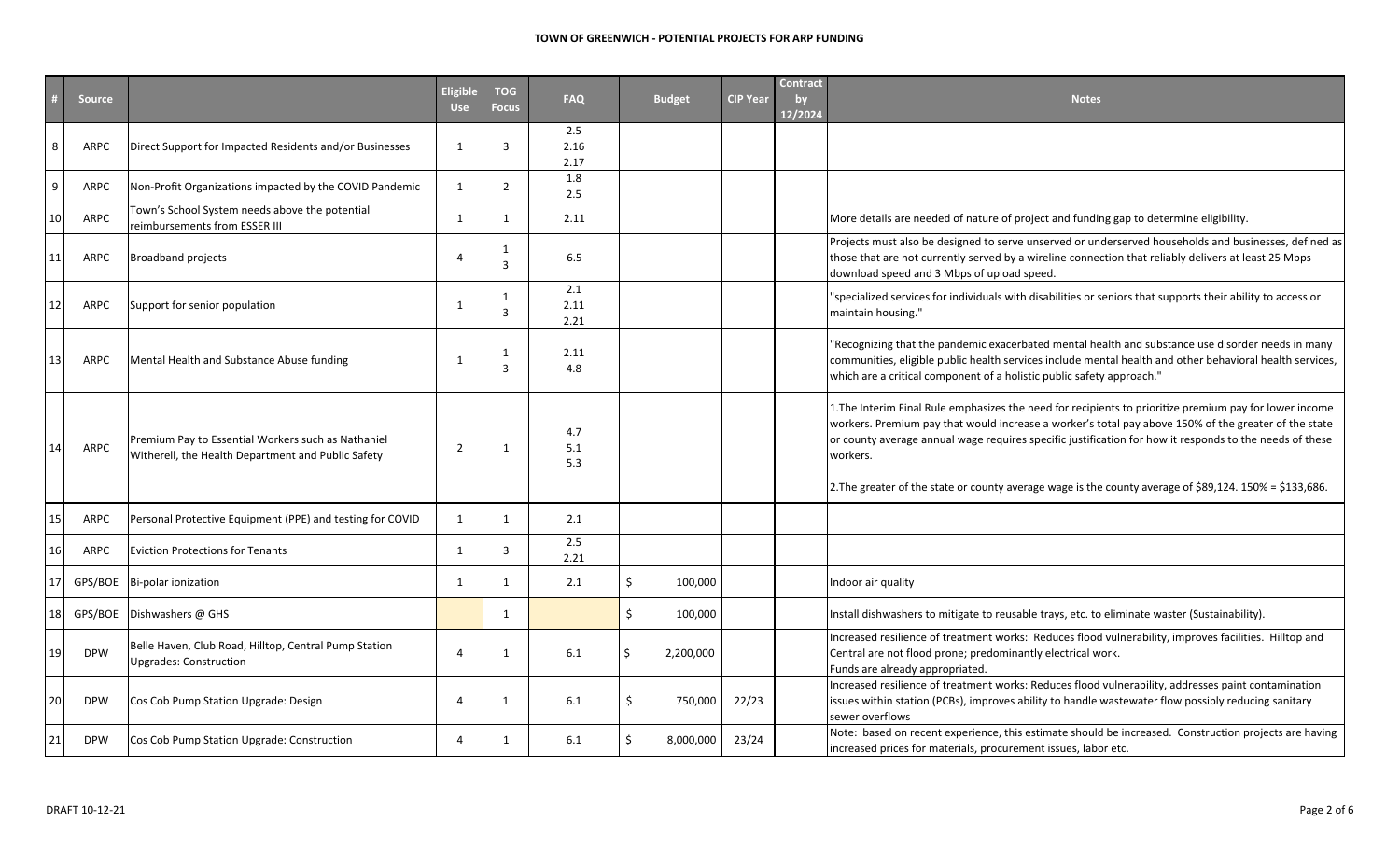## **TOWN OF GREENWICH ‐ POTENTIAL PROJECTS FOR ARP FUNDING**

|    | <b>Source</b> |                                                                  | <b>Eligible</b><br><b>Use</b> | <b>TOG</b><br><b>Focus</b> | <b>FAQ</b> |               | <b>Budget</b> | <b>CIP Year</b> | <b>Contract</b><br>by<br>12/2024 | <b>Notes</b>                                                                                                                                                                                                                                                                                                                                                                                                                                                        |
|----|---------------|------------------------------------------------------------------|-------------------------------|----------------------------|------------|---------------|---------------|-----------------|----------------------------------|---------------------------------------------------------------------------------------------------------------------------------------------------------------------------------------------------------------------------------------------------------------------------------------------------------------------------------------------------------------------------------------------------------------------------------------------------------------------|
| 22 | <b>DPW</b>    | Old Greenwich Pump Station Upgrade: Design                       | $\boldsymbol{\varDelta}$      | $\mathbf{1}$               | 6.1        |               | 1,000,000     | 24/25           |                                  | Increased resilience of treatment works: Reduces flood vulnerability for one of the largest pump<br>stations in the Town's collection system<br>Note: we may determine if we need to increase design funds, cost estimate was in FY 21/22 forecast                                                                                                                                                                                                                  |
| 23 | <b>DPW</b>    | Old Greenwich Pump Station Upgrade: Construction                 | $\boldsymbol{\varDelta}$      | 1                          | 6.1        | $\mathcal{S}$ | 11,500,000    | 25/26           |                                  | Note: based on recent experience, this estimate should be increased. Construction projects are having<br>increased prices for materials, procurement issues, labor etc.                                                                                                                                                                                                                                                                                             |
| 24 | <b>DPW</b>    | Den Lane Pump Station Upgrade: Design and Construction           | $\overline{4}$                | $\mathbf{1}$               | 6.1        |               | 3,000,000     | No              |                                  | Increased resilience of treatment works: Reduces flood vulnerability, improves facilities. Could use the<br>Heusted Pump Station model for design. Watershed development should be checked to make sure<br>pump station size does not need significant change. Need to check age and size of force main.<br>Part of future year plans for upgrades; one of the smaller stations but it is flood prone. It has not had its<br>control panels affected as yet.        |
| 25 | <b>DPW</b>    | Grass Island WWTP Main Switchgear Upgrade                        | $\Delta$                      | $\mathbf{1}$               | 6.1        |               |               |                 |                                  | Increased resilience of treatment works: Reduces flood vulnerability, improves facilities<br>Turns out to be incredibly complicated and the study shows we're not even sure how to do it yet                                                                                                                                                                                                                                                                        |
| 26 | <b>DPW</b>    | Grass Island WWTP Improvements to address flood<br>vulnerability |                               | $\mathbf{1}$               | 6.1        |               |               |                 |                                  | Increased resilience of treatment works: Reduces flood vulnerability, improves facilities<br>We could come up with some ongoing study/design estimates for some of the items under<br>consideration if desired.                                                                                                                                                                                                                                                     |
| 27 | <b>DPW</b>    | Old Greenwich Force Main Segment 3 Replacement: Final<br>Paving  | $\Lambda$                     | $\mathbf{1}$               | 6.1        |               | 425,000       |                 |                                  | Part of a project to repair critical wastewater infrastructure, required by a consent decree. Paving cost<br>already included in an executed contract. Construction started after March 2021. Contract value:<br>\$2,404,596. DOES NOT INCLUDE PAVING COST.                                                                                                                                                                                                         |
| 28 | <b>DPW</b>    | <b>SCADA System Cybersecurity</b>                                | - 4                           | $\mathbf{1}$               | 6.1        |               |               |                 |                                  | Unclear if current guidance on "security" refers also to cybersecurity in EPA documents.<br>We'd be moving this into operating costs as we're considering a cloud based SCADA backup company<br>and another company for real time threat monitoring of SCADA system                                                                                                                                                                                                 |
| 29 | <b>DPW</b>    | Grass Island Headworks Upgrade Design; HVAC upgrade<br>design    | $\boldsymbol{\Delta}$         | $\mathbf{1}$               | 6.1        | $\mathcal{S}$ | 2,000,000     | 22/23           |                                  |                                                                                                                                                                                                                                                                                                                                                                                                                                                                     |
| 30 | <b>DPW</b>    | Grass Island Headworks and HVAC Construction                     | $\boldsymbol{\varDelta}$      | 1                          | 6.1        | $\zeta$       | 6,750,000     | 23/24           |                                  |                                                                                                                                                                                                                                                                                                                                                                                                                                                                     |
| 31 | <b>DPW</b>    | Bruce Park Bridge Replacement                                    | 1                             | $\mathbf{1}$               | 2.18       | ς.            | 2,000,000     | 22/23           |                                  | Project to replace bridge with associated drainage improvements in public park.<br>"For example, investments in parks, public plazas, and other public outdoor recreation spaces<br>may be responsive to the needs of disproportionately impacted communities by promoting healthier<br>living environments and outdoor recreation and socialization to mitigate the spread of COVID-19."                                                                           |
| 32 | <b>DPW</b>    | <b>Greenwich Ave Paving</b>                                      | 6.15                          | $\mathbf{1}$               | 4.6<br>6.1 |               | 2,000,000     | 22/23           |                                  | Budget figures and FY are from FY 21/22 budget; Aquarion planning on replacing main in next year or<br>two - schedule may shift. Aquarion Water co. planning to replace water main on Greenwich Avenue;<br>given current pavement condition, their pavement repair would be limited to trench - consider trying to<br>get funds for curb to curb?<br>a recipient could use Funds to repair or re-pave a road following eligible sewer repair work beneath."<br>it." |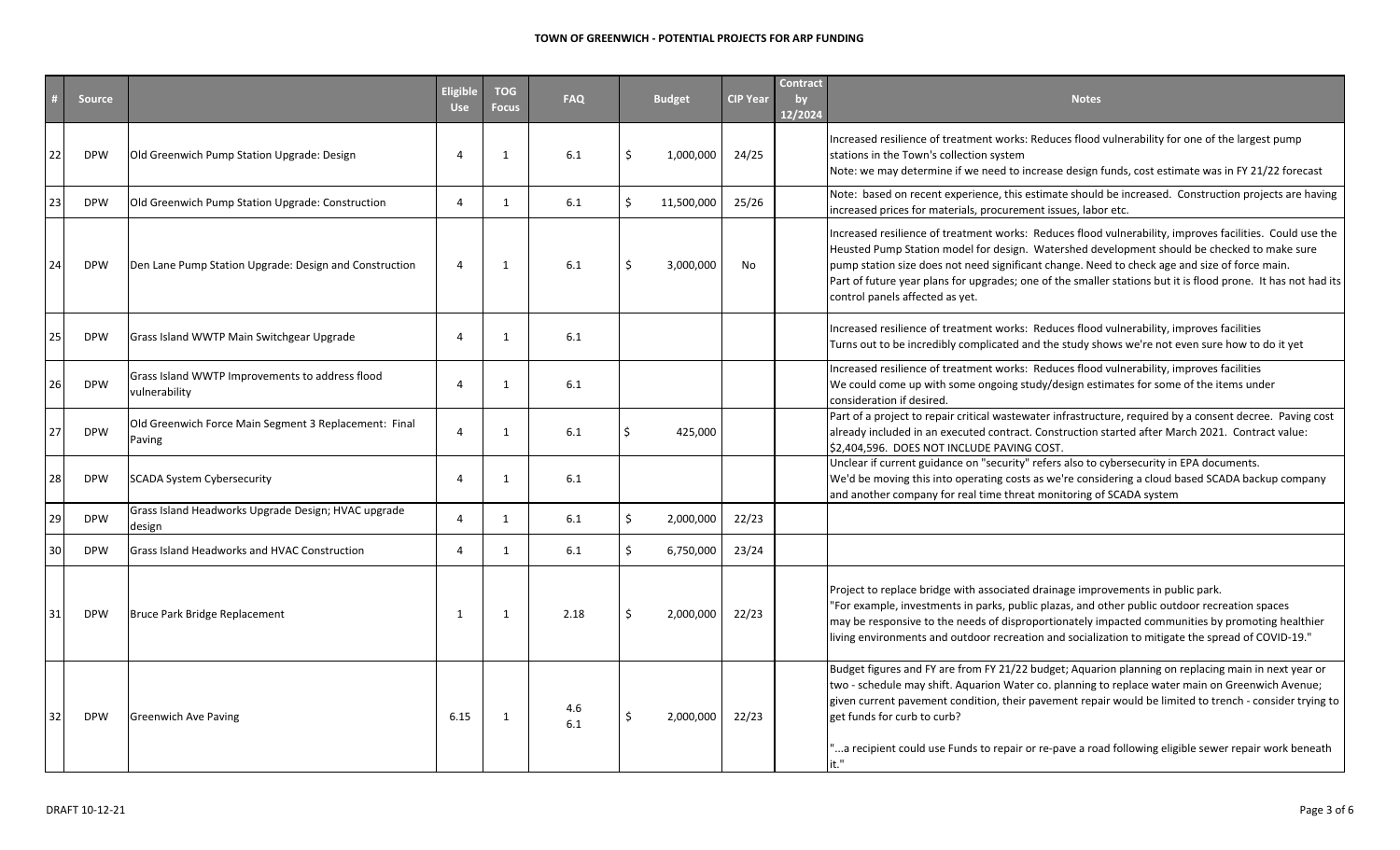|    | <b>Source</b> |                                                                               | <b>Eligible</b><br><b>Use</b> | <b>TOG</b><br><b>Focus</b> | <b>FAQ</b>  | <b>Budget</b>    | <b>CIP Year</b> | <b>Contract</b><br>by<br>12/2024 | <b>Notes</b>                                                                                                                                                                                                                                    |
|----|---------------|-------------------------------------------------------------------------------|-------------------------------|----------------------------|-------------|------------------|-----------------|----------------------------------|-------------------------------------------------------------------------------------------------------------------------------------------------------------------------------------------------------------------------------------------------|
| 33 | <b>DPW</b>    | Byram River Levee Maintenance                                                 | 4                             | 1                          | 6.1         | 500,000<br>Ś.    |                 |                                  | Work to review levee area channel, vegetation management, storm drain outlets and debris<br>management.<br>Might be considered under 6.1 for water quality related to stormwater                                                                |
|    | <b>DPW</b>    | Harding Road Drainage Improvements                                            | $\overline{4}$                | $\mathbf{1}$               | 6.1         | Ś.<br>750,000    | 23/24           |                                  |                                                                                                                                                                                                                                                 |
|    | P&R           | Field Master Plan Design & Implementation (EGCC Field &<br>drainage)          | $\mathbf{1}$                  | $\mathbf{1}$               | 2.18        | 2,400,000<br>Ŝ.  | Y               |                                  | Increase in use of public facilities, provide outdoor programming opportunities for COVID mitigation,<br>deficiency in field availability, leverage funds with EGCC renovation for complete community experience<br>and better flood resiliency |
| 36 | P&R           | <b>Binney Park Maintenance Building</b>                                       | 1                             | 1                          | 2.18        | 1,200,000<br>Ŝ.  | Y               |                                  | Inability to perform necessary maint                                                                                                                                                                                                            |
| 37 | P&R           | Roger Sherman Baldwin Park                                                    | 1                             | 1                          | 2.18        | Ś.<br>11,200,000 | Y               |                                  |                                                                                                                                                                                                                                                 |
| 38 | P&R           | Broadband expansion to GP and public Wi-Fi                                    | 4                             | 1                          | 6.5         |                  | N               |                                  | Expand internet to GP, provide public Wi-Fi - open to all, tourism                                                                                                                                                                              |
| 39 | P&R           | Organic Turf Program Increase                                                 | 1                             | 1                          | 2.18        | Š.<br>180,000    | N/A             |                                  | Already underfunded, increase in use and demand, more safely participate in programs outdoors,<br>environmental benefits - planned budget request                                                                                               |
| 40 | P&R           | Expand Parks and Rec Scholarship Program                                      | 1                             | 1                          | 2.18<br>4.8 | 25,000<br>Ŝ.     | N/A             |                                  | Reducing inequities, increasing access, Summer education programs and youth development, "summer<br>camps and recreation" -pg. 23                                                                                                               |
| 41 | P&R           | Expand GYCP & GYC                                                             | 1                             | 1                          | 4.8         | Ś.<br>50,000     | N/A             |                                  | Subsidized jobs, summer youth employment                                                                                                                                                                                                        |
| 42 | P&R           | Playground Inspection Program Increase                                        | 1                             | 1                          | 2.18        | 140,000<br>Š.    |                 |                                  | Increase in use, help keep up with maintenance, community & economic benefits                                                                                                                                                                   |
| 43 | P&R           | Public Dog Park                                                               | 1                             | 1                          | 2.18        |                  | N               |                                  |                                                                                                                                                                                                                                                 |
| 44 | P&R           | Increase staff/service: Horticulturalist and/or Accession<br>Database Manager | 1                             | 1                          | 2.18        |                  | N               |                                  | Address park maintenance deficiencies                                                                                                                                                                                                           |
| 45 | P&R           | Pinetum Greenhouse                                                            | 1                             | 1                          | 2.18        |                  | N               |                                  |                                                                                                                                                                                                                                                 |
| 46 | P&R           | Provide premium pay - temp positions difficult to recruit                     | $\overline{2}$                | 1                          | 5.1         |                  | N/A             |                                  |                                                                                                                                                                                                                                                 |
| 47 | <b>TNW</b>    | Admin RTU-AC4 Replace                                                         | 1                             | 1                          | 2.1         | .\$<br>60,000    | 32/33           |                                  |                                                                                                                                                                                                                                                 |
| 48 | <b>TNW</b>    | Air Handling Unit (ACW 2) Replace                                             | $\mathbf{1}$                  | 1                          | 2.1         | 75,000<br>\$.    | 33/34           |                                  |                                                                                                                                                                                                                                                 |
| 49 | <b>TNW</b>    | Air Handling Unit (ACW-1) Replace                                             | 1                             | 1                          | 2.1         | Ś<br>75,000      | 32/33           |                                  |                                                                                                                                                                                                                                                 |
| 50 | <b>TNW</b>    | Auditorium RTU-AC-2 Replace                                                   | $\mathbf{1}$                  | 1                          | 2.1         | 100,000          | 31/32           |                                  |                                                                                                                                                                                                                                                 |
|    | <b>TNW</b>    | Chapel RTU-AC3 Replace                                                        | 1                             | 1                          | 2.1         | 60,000           | 29/30           |                                  | HVAC Enhancements, Roof Top Units need to be replaced to increase air flow. Filters reduce air flow.<br>Total project cost is \$700,000                                                                                                         |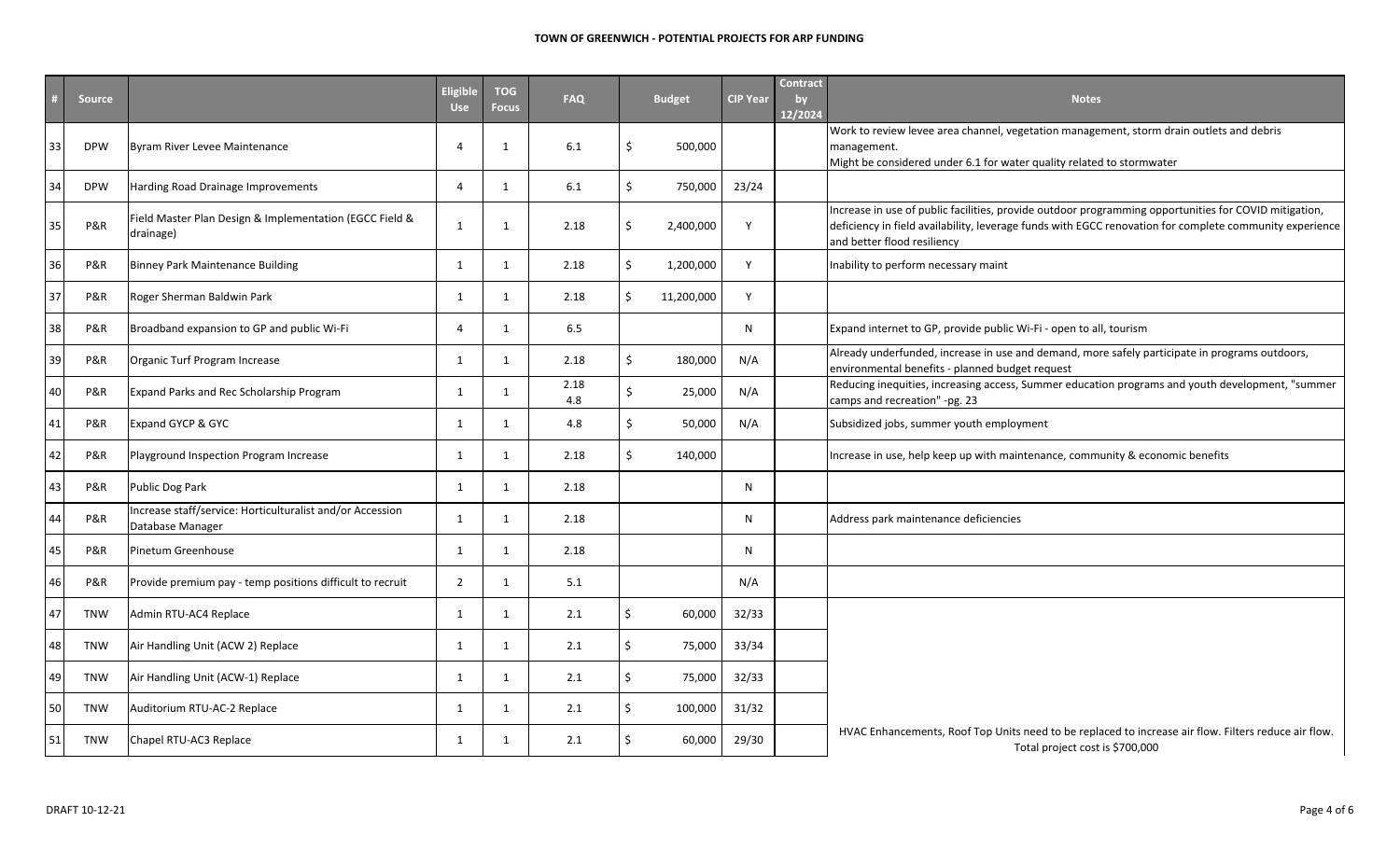|      | <b>Source</b> |                                                                  | Eligible<br><b>Use</b> | <b>TOG</b><br><b>Focus</b> | <b>FAQ</b> | <b>Budget</b> | <b>CIP Year</b> | <b>Contract</b><br>by<br>12/2024 | <b>Notes</b>                                                                                                                                                                                                      |
|------|---------------|------------------------------------------------------------------|------------------------|----------------------------|------------|---------------|-----------------|----------------------------------|-------------------------------------------------------------------------------------------------------------------------------------------------------------------------------------------------------------------|
| 52   | <b>TNW</b>    | Kitchen AHU Replacement                                          | 1                      | 1                          | 2.1        | Ŝ.<br>50,000  | 29/30           |                                  |                                                                                                                                                                                                                   |
| 53   | <b>TNW</b>    | Rehab RTU-AC1 Replace                                            | 1                      | $\mathbf{1}$               | 2.1        | Ś.<br>120,000 | 31/32           |                                  |                                                                                                                                                                                                                   |
| 54   | <b>TNW</b>    | Tower HVAC and AC-1 Replace                                      | 1                      | $\mathbf{1}$               | 2.1        | Ś.<br>120,000 | 30/31           |                                  |                                                                                                                                                                                                                   |
| 55   | <b>TNW</b>    | Tower RTU Replace                                                | 1                      | $\mathbf{1}$               | 2.1        | Ś.<br>40,000  | 23/24           |                                  |                                                                                                                                                                                                                   |
| 56   | <b>TNW</b>    | Rose Garden Wall Repair                                          |                        | $\mathbf{1}$               |            | 165,000       | 23/24           |                                  |                                                                                                                                                                                                                   |
| 57   | <b>TNW</b>    | Tower elevator replacement (2)                                   |                        | $\mathbf{1}$               |            | \$<br>500,000 | 22/23           |                                  | Critical per EBI consulting report. See 2.1 "Capital investments in public facilities to meet pandemic<br>operational needs are also eligible, such as physical plant improvements to public hospitals and health |
| 58   | <b>TNW</b>    | Water main (inside pit to the street)                            |                        | $\mathbf{1}$               |            | Ś.<br>100,000 |                 |                                  | clinics or adaptations to public buildings to implement COVID-19 mitigation tactics."                                                                                                                             |
| 59   | <b>TNW</b>    | Galvanized pipe replacement (plumbing)                           |                        | $\mathbf{1}$               |            | \$<br>403,000 |                 |                                  |                                                                                                                                                                                                                   |
| 60   | Library       | Ionization units in VAV boxes for library system (all locations) | 1                      | $\mathbf{1}$               | 2.1        | \$<br>100,000 |                 |                                  | These units work to destroy airborne microbes.                                                                                                                                                                    |
| 61   | Library       | Anti-flood remediation on Putnam Avenue                          | $\overline{4}$         | 1                          | 6.1        | Ś.<br>80,000  |                 |                                  | This location is where flood waters penetrated the building.                                                                                                                                                      |
| 62   | Police        | <b>Mental Health First Aid</b>                                   | 1                      | 1                          | 4.8        | \$<br>25,000  |                 |                                  |                                                                                                                                                                                                                   |
| 63   | Police        | Bias in Law Enforcement Training                                 | 1                      | 1                          | $4.8\,$    | Ś.<br>15,000  |                 |                                  |                                                                                                                                                                                                                   |
| 64   | Police        | PPE                                                              | 1                      | $\mathbf{1}$               | 2.1        | Ś.<br>20,000  |                 |                                  | Chemical Masks with COVID-19 filter cartridges                                                                                                                                                                    |
| 65   | Police        | Gun Shot Counter Surveillance Equipment                          | 1                      | 1                          | 4.8        | \$<br>15,000  |                 |                                  |                                                                                                                                                                                                                   |
| 66   | Police        | <b>Rescue Vehicle</b>                                            | 1                      | 1                          | $4.8\,$    | Ś.<br>50,000  |                 |                                  |                                                                                                                                                                                                                   |
| 67   | Police        | <b>Aerosol Decontamination Unit</b>                              | 1                      | $\mathbf{1}$               | 4.8        |               |                 |                                  |                                                                                                                                                                                                                   |
| 68   | Health        | Communicable & Infectious Disease Surveillance Program           | $\mathbf{1}$           | $\mathbf{1}$               | 2.1        |               |                 |                                  | Laboratory equipment, supplies, staff. Increase capacity to have test performed locally, quicker results,<br>better decisions.                                                                                    |
| 69   | Health        | <b>Public Health Promotion Specialist</b>                        | $\mathbf{1}$           | $\mathbf{1}$               | 2.1        |               |                 |                                  | Staff position to support public health education, decrease spread of virus, increase vaccine confidence                                                                                                          |
| 70 I | Health        | <b>Community Health Workers</b>                                  | 1                      | 1                          | 2.1        |               |                 |                                  | As-needed multi-lingual staff to work within community                                                                                                                                                            |